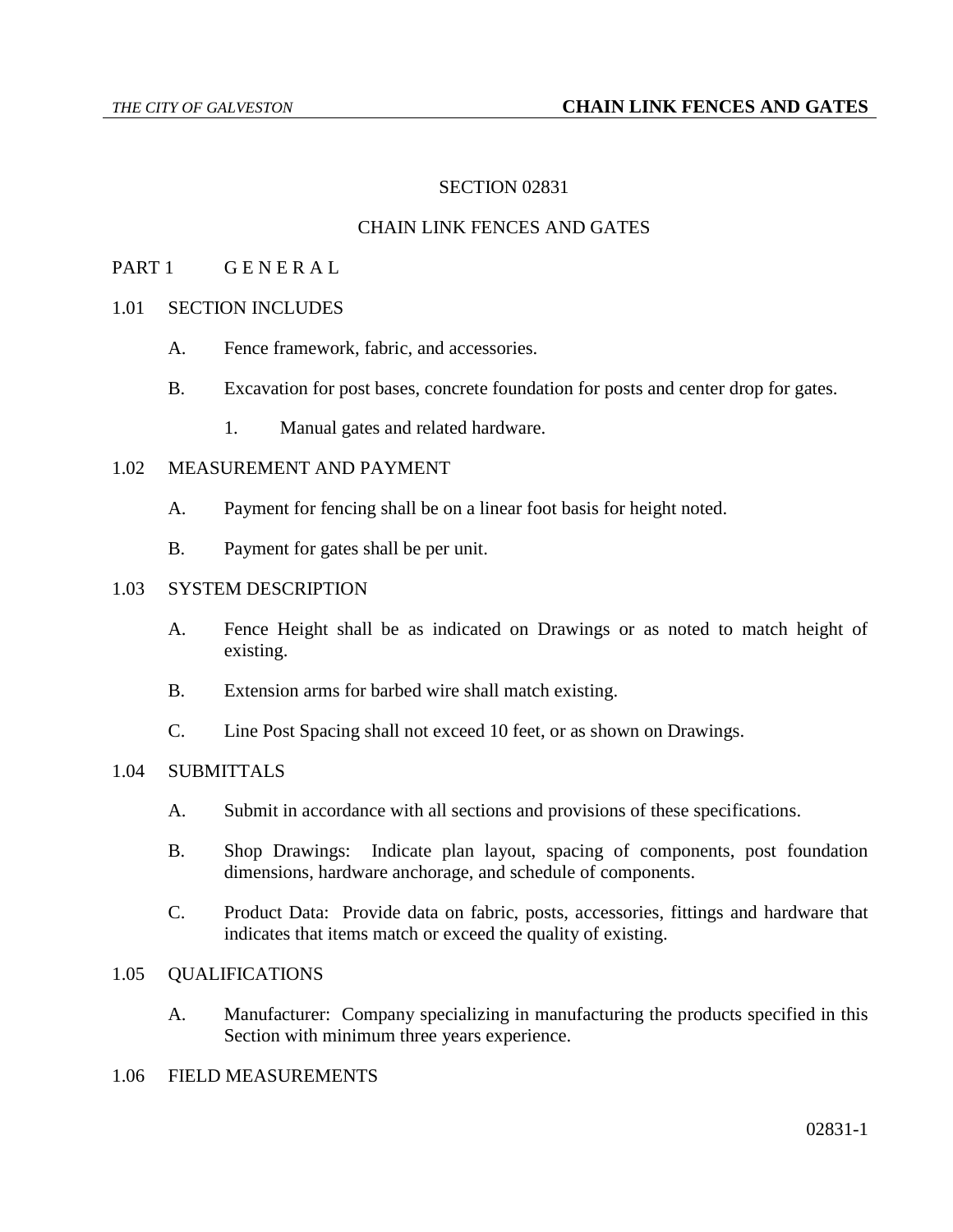A. Verify that field measurements are as indicated on shop drawings.

## PART 2 PRODUCTS

### 2.01 GALVANIZED FENCING

- A. Fence fabric shall be No. 9 steel wire, hot galvanized after weaving, to match or exceed existing.
- B. Framework shall be hot-dipped galvanized with a minimum coating of 2 ounces/sf, or one ounce/sf plus 30 micrograms/square inch chromate conversion coating.
- C. Line posts shall conform to ASTM A570 Grade 45 steel or ASTM A569, cold rolled steel.
- D. End corner, angle, and pull posts shall conform to ASTM A570 Grade 45 steel or ASTM A569 for steel pipe.
- E. Top rails shall be 1.65 x 1.25-inch formed C-section; or 1.6-inch round ASTM A569, 1.35 lbs/ft; or 1-5/8-inch outside diameter steel pipe, 2.27 lbs/ft. Top rails shall pass through openings provided for that purpose in post tops.
- F. Fabric ties shall be hog rings, galvanized steel wire not less than 9-ga with a zinc coating of not less than 1.2 ounces/sf.
- G. Bolts and nuts shall be in conformance with ASTM A307 and shall be galvanized in accordance with AASHTO M232.
- H. Install horizontal braces fabricated of 1-5/8-inch, 2.27-lb copper bearing steel pipe at all corner, gate, and end posts.
- I. Gates shall be either swing or slide as shown on the plans. Swing gates shall be hinged to swing 90 degrees from closed to open or hinged to swing 180 degrees from close to open. Slide gates shall be roller type with no vertical obstructions. All gate leaves shall have intermediate members and diagonal stress rods as required for rigid construction and shall be free from sag or twist. All gates shall be fitted with vertical extension arms or shall have frame end number extended to carry barbed wire. Gateposts for gates shall be 4-inch, 9.1 lb pipe. Gate frames shall be made of 2-inch outside diameter, castings. Fabric shall be the same as for the fence. Gates shall have malleable iron ball and socket hinges, catches, stops and padlocks with 3 keys each. Posts for single gates shall be the same as end posts.

## PART 3 EXECUTION

### 3.01 INSTALLATION